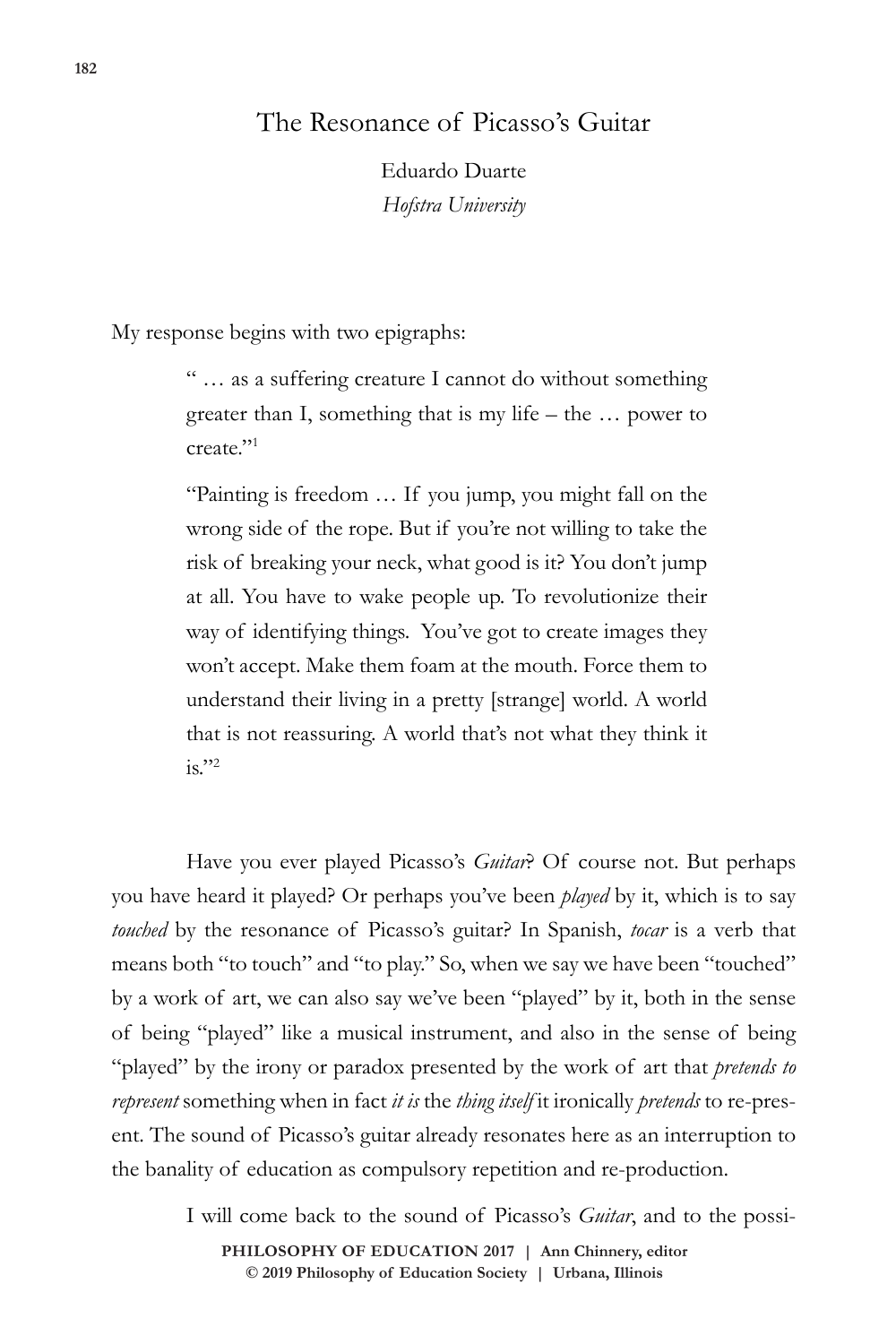bility of being touched by its sounds and, in being touched, *moved* in such a way that we encounter what is at stake in the phenomenological reduction of education.

Let me continue my response to David Lewin with a reduction of the essay to some key fragments; aphorisms if you will:

- 1. Education is essentially hermeneutical.
- 2. We suppose that the self and the world are mediated by way of representations.
- 3. Representation could arguably be the central pedagogical concept.
- 4. Educational representations involve pedagogical reduction.
- 5. Representational reductions are rehearsals, thus moving in the dimension of inauthenticity.
- 6. Education should be taken as intrinsically "inauthentic."
- 7. Education entails representation utilizing reduction to represent the visible world to the child.
- 8. Are we forced to admit that education has no place when it comes to the unrepresentable (e.g., the referent of religion)?
- 9. The truth of representation lies somewhere in-between … the straightforward representation of the world and the hermeneutical condition.
- 10. These fragments can be further reduced to the claim made by Klaus Mollenhauer, which Lewin cites as the touchstone for his essay: "[w] e long ago accepted that the realm of schooling consists of a huge montage of images and representations which are not 'the things themselves' but that instead 'point out" things and phenomena."3

Mollenhauer's is less a categorical premise than a presumption regarding an existing consensus, which can only include a finite set of philosophers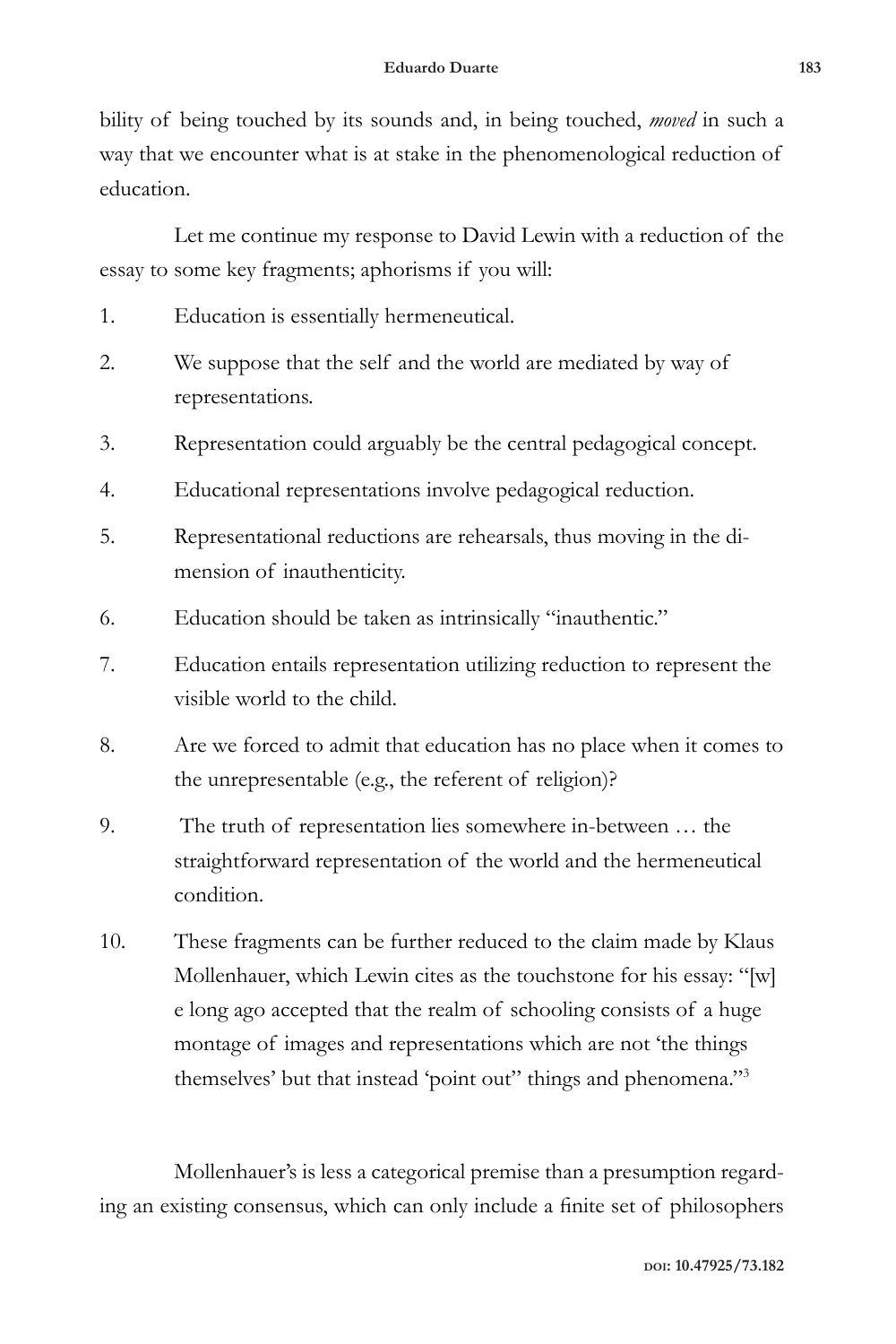of education and, as such, is limited to whomever locates themselves within Mollenhauer's imagined community. In turn, it excludes those who don't accept Mollenhauer's claim. I am among those who would be excluded by this imagined community because, in my reading, Mollenhauer's presumption regarding the huge montage of images and representation is beyond the boundary of the phenomenological project that arose as a protest against philosophy as empty abstraction. In response to that practice of philosophical abstraction, phenomenology announced a desire to return to lived experience, the lifeworld. Here we need only recall Husserl's defining invocation that phenomenology is a return to "the things themselves."4 In turn, my response to Lewin pivots on an objection to Mollenhauer's claim, and offers the counter-claim that phenomenology is, on the contrary, concerned *not* with representations of things, but with things in-and-for-themselves, or what we might anachronistically call "the essence of things." In turn, a philosophical exploration of phenomenological and hermeneutical dimensions of education must unfold from an attempt to think through the concern for "the essence of things." And, as I hope to show, such thinking must ultimately focus on phenomenological reduction and hermeneutical interpretation as two moments in the ongoing constitution and composition of things *and* persona (i.e., the learner).

Lewin's essay presents us with a hermeneutics that is grounded in Ricoeur, who most describe as a textualist; specifically, one who focused on symbols, metaphor, and parable. In contrast to that approach is the ontological project of hermeneutics taken up by Heidegger. His was an attempt guided by the ancient Attic rendering of the revelatory character of Being through making and showing.

As early as 1923, in his lectures later published under the title *Ontology – the Hermeneutics of Facticity,* Heidegger reminds us that hermeneutics was initiated by Aristotle in his treatise *On Interpretation* (or *On Hermeneutics*). The key fragment from that work for Heidegger is the one that shows *hermenuein* (interpretation) to be a *techne*: a productive process, or a way of making via *logos*, which we can translate as "language" but also as "thinking." In the fragment that most interests Heidegger in those early lectures, Aristotle asserts: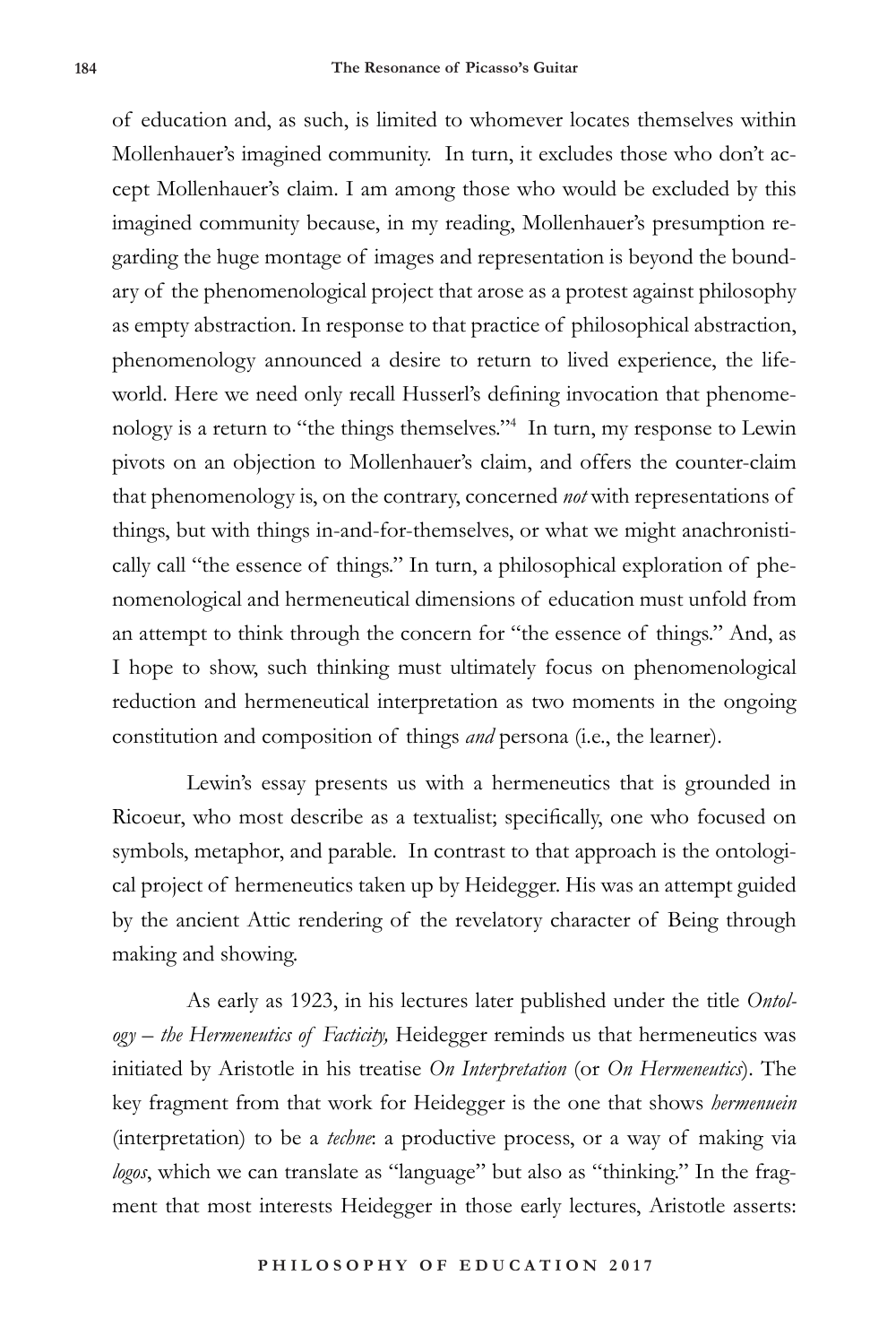"language is *making something* known through words."5 Here we can already recognize how Heidegger's identification of language as *techne* (as a tool) leads directly to poetic thinking, which is to say a revelatory thinking that discloses the self.

In these 1923 lectures, Heidegger insists that "hermeneutics … [develops] for Dasein [persona] a *possibility* of its *becoming* and *being for itself* in the manner of an understanding of itself."6 Put otherwise, hermeneutics is the *techne* that makes known a persona to them-self. What is important here is the "making known" or simply the "making" *that is* happening with hermeneutics. A *persona* (a who) appears from a process of making (both a *techne* and *poiesis*) that Heidegger calls hermeneutical questioning. This process takes us into a radical wakefulness to our ownmost possibility, and through hermeneutical questioning a human being *becomes* a person, or, as Hannah Arendt put it, becomes a *who* as opposed to a *what*. 7

All this begs the question: how is *logos* put to work so as to awaken us to our ownmost possibility? Here, Lewin's "tentative hypothesis … around the category of the unrepresentable, which religious traditions generally have a particular interest in" is helpful. In response I offer the following thesis: in whatever way it happens, *logos* is put to work in the absence of God, in the place in-between visible and invisible, the void (*das nichts*), the nothing, where the absence of any*thing* and every*thing* compels us to create some*thing*, and in that process, create some*one*.

Art precedes metaphysics; indeed, before something, there is nothing, *no* thing. And now we must add, following Adorno, the autonomous persona follows from the making of art.8 *Logos* is put to work in the confrontation with our ownmost possibility, which Heidegger says is announced with the question that arises beyond science and metaphysics, beyond what *is*: How is it with the Nothing? Here, with this question that leads us to existential learning via making, we find a more *radical absence* than the bland simulacrum of the "not," gestured by Mollenhauer with his assertion regarding the non-existence of "the things themselves" in education. The presence of the Nothing, the void left by the absence of God (Heidegger's flight of the gods), gives rise to the passion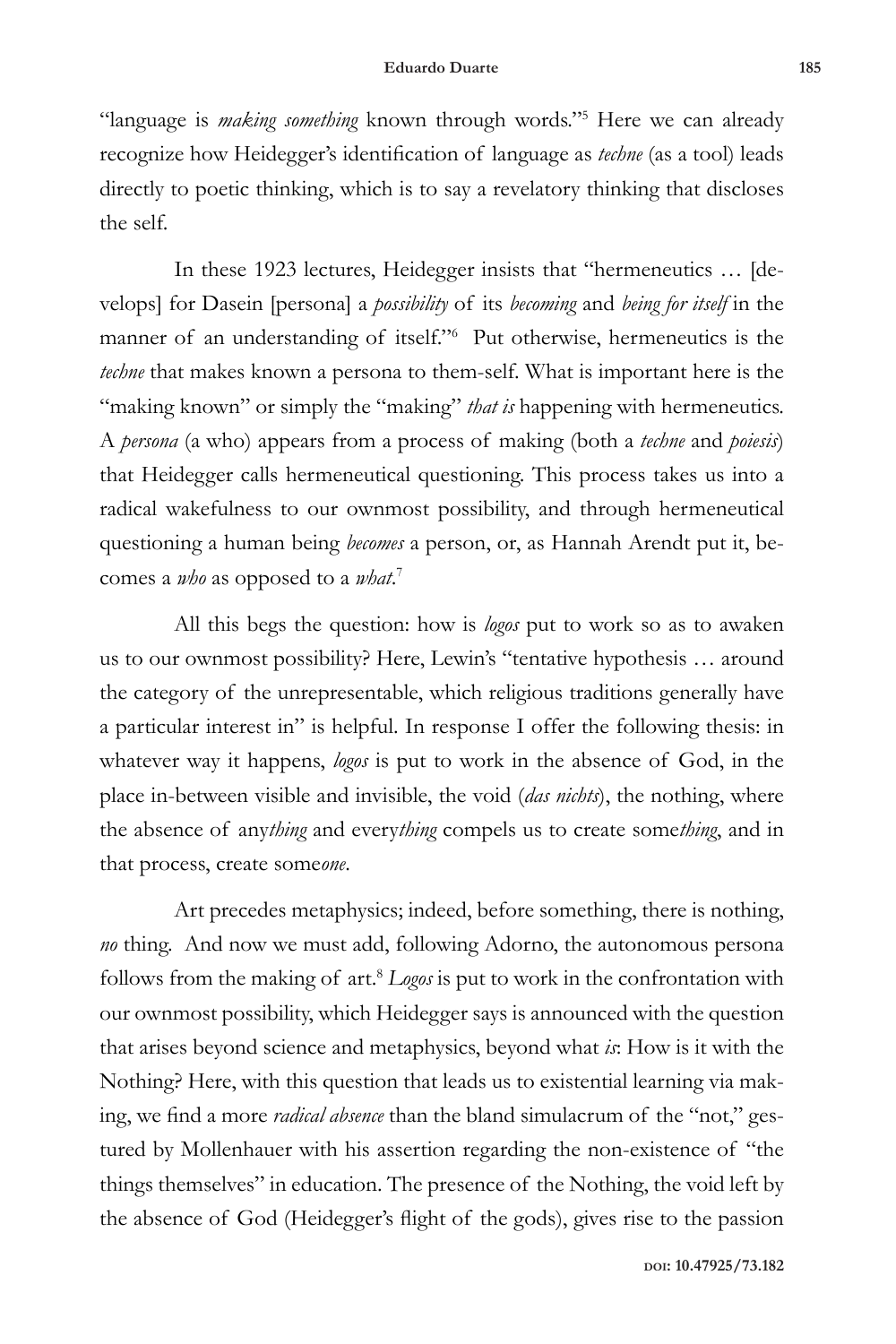of the suffering creature that is sublimated by creating, as Van Gogh declared in his testimony. Here is where a *non*-representational phenomenology of education emerges: from a hermeneutics of making. Namely, of making some*thing* in the presence of nothing, disclosing the power to create, and, in the process, releasing autonomy. And with that we return to the sound of Picasso's guitar.

The critique of a phenomenology and hermeneutics of representation that I am offering here is inspired by Picasso's work *Guitar*, made in 1912. When I was first reading Lewin's essay, the critical questions and objections that were percolating all made the sound of Picasso's *Guitar*. The music from that guitar was a testament to the fact that it was not a representation of a guitar, but a guitar, in-and-for-itself.

Ruth Markus reminds us that in making his *Guitar*, Picasso had moved beyond the cul-de-sac of abstraction that the first phase of cubism, identified as "analytic cubism," had run into.<sup>9</sup> Following a parallel path to Husserl, Picasso was attempting to bring back the autonomy of the object, which had the effect of compelling the spectator (or listener, in this case) to enter into a synthetic relationship with the work of art. In turn, the securing the autonomy of the work of art has the consequence of doing the same for the artist. As Markus puts it: "in the synthetic phase the artist no longer wishes to analyze the sense stimuli; he prefers instead to convert the work of art into an independent reality that exists according to its own autonomous rules."10 One of these rules, it turns out, is ambiguity, which liberates the object from the desire of the spectator to abstract a concept from the work, e.g., the concept of "guitar." Picasso thwarted this desire by challenging the spectators or listeners of his guitar to recognize it as *a* guitar, rather than a *representation* of the concept "guitar." Picasso in fact not only created a guitar but a new kind of guitar out of cardboard, wood, and steel. "A new guitar is created," Markus writes, "one that does not imitate any existing guitar."11 Picasso, she insists, "presents a concrete object – one that does not represent another object but is an object in itself … Picasso's 1912 *Guitar* is, indeed, such a new object."12

In creating his *Guitar*, in the very constitution and composition of this "new" guitar, Picasso is reminding us what is at stake when we resist the